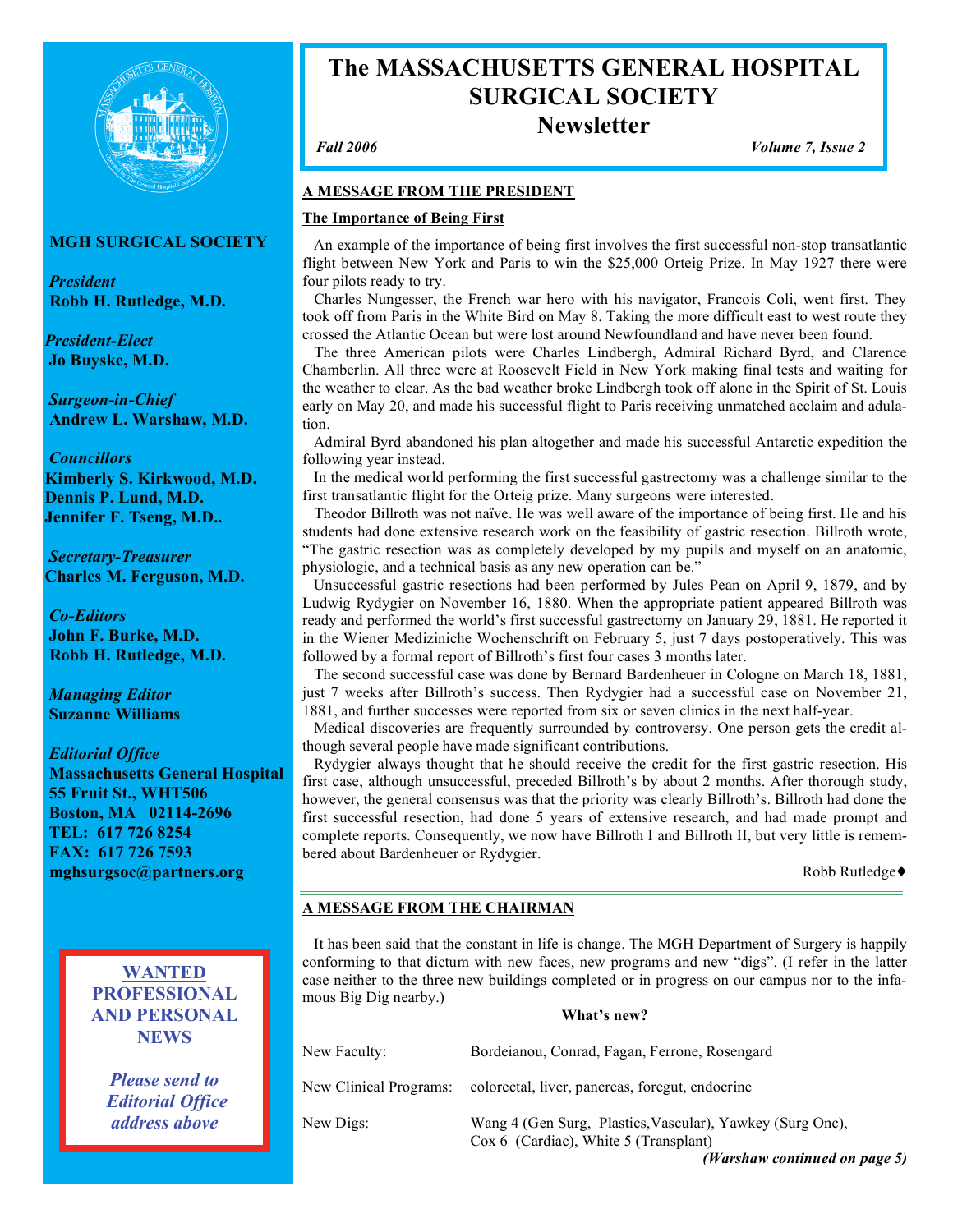#### **Around the World with Medicine and Mountains by Giles Toll "57**



On a Saturday morning in April 1953, I found myself in the cloistered atmosphere of the small library on White 4 sitting across the reading table from Dr. Churchill. We were having a conversation that was going to influence significantly, not only the next two years of my life, but the remainder of it as well.

Early in a 2  $\frac{1}{2}$  year tour of duty with the Navy which began at the end of my internship, it was possible to visit the MGH on that memorable Saturday morning, as I was temporarily stationed in Rhode Island. What was intended as a perfunctory call on Dr. Churchill became a very important experience. He quickly learned that my principal concern was being out of the mainstream of medicine, and responded by noting that instead of trying to use the next two years to learn medicine, to consider them a continuation of a liberal arts education, and to utilize the opportunity for world travel which it offered. Interspersed through his comments on the general educational value of military experience were such pearls as "You will meet people from other lines of work who are just as capable as the physicians you know," and "You'll learn that doctors aren't as important as doctors think they are."

When he learned that my next assignment was to be the Navy base at Port Lyautey, Morocco, he began to describe what an interesting country this would be to see. He mentioned, with brief vignettes, Fez, Meknes, Marrakech, the Roman ruins at Volubulis, Tanger, and other cities and places of interest.

At the conclusion of the time together, he handed me a sketched outline of Morocco with the points of interest he had mentioned, which he was drawing as we talked. For the four months I then spent in Morocco, that simple, very thoughtful map became my guidebook. Each weekend when I had leave, it was off to another of the places E.D.C. had described. It was very evident how well he had used his time as a surgical consultant to the Army in World War II to learn about the countries in which he was serving.

This whole conversation, and then the guide to Morocco, launched me on a journey to see as much of the world as possible during my military service. Fortunately the Navy granted my requests for sea duty, which began in the Mediterranean. This made it possible to visit ports from Beirut to Gibraltar, followed by a cruise around Cape Horn from Hampton Roads to Bremerton, stopping at selected South American cities on the way. The final assignment was to a cruiser operating in the Western Pacific and visiting Hong Kong, as well as several Japanese cities on Honshu and Kyushu. Dr. Churchill's guidance made possible an invaluable global perspective, as well as the realization that international travel to places on the opposite side of the world was easily within reach.

The  $2\frac{1}{2}$  years of surgical training at the MGH which occurred after my return to civilian life provided lessons which were constantly useful during a residency and then twenty-eight years of practice in pathology, principally surgical pathology. The obvious helpful experiences made it possible to understand quite clearly the problems which surgeons are constantly facing from both the medical and the emotional standpoint. From both the superb models and teachers I was privileged to watch and learn from, and the quality of the other house staff members, there were less tangible but vitally important lessons such as the paramount importance of providing the finest possible care for the patients, regardless of the personal goals of the physicians involved in the care of a particular patient.

Having been raised at the foot of the Colorado Rockies, I have always enjoyed both hiking and skiing in the mountains which offer incredible beauty. In addition, backcountry experiences create a situation in which social facades quickly disappear giving mountain enthusiasts a chance to quickly develop meaningful and lasting relationships. As my two sons came of age to enjoy the high country, and as the demands of practice began to subside somewhat, it was possible to spend increasing amounts of time climbing, which included summiting the 54 peaks in Colorado over 14,000 feet high. This proved to be the first of two times that time and weather allowed climbing all the "14ers". As retirement approached, a strong interest in seeing some of the great peaks of the world developed. As the fourteen peaks over 8,000 meters (26,247') are all in Central Asia, the comfort about traveling to and in this part of the world which Dr. Churchill had been instrumental in developing came naturally into play. Seeing the highest of the Himalayas and Karakorams from the ground involved trekking well beyond the extent of roads. To view all but one of these awesome peaks, it was sometimes necessary to reach an altitude just over 18,000 feet. There were three trips to Nepal, one to Tibet to see the spectacular Kangchung face of Everest, and one to the Baltoro Glacier and the K-2 base camp in Pakistan. Interspersed with these Asian trips was one to Africa to climb Kilimanjaro (19,340'), the high point in Africa, as well as to Southern Russia to climb Mt. Elbrus (18,481'), the highest peak in Europe. Closer to home have been Mt. Whitney and Mt. Rainier, and the Grand Teton. Making these trips with my wife, Connie Hauver, as well as close friends, have made them especially meaningful and happy.

The reunions of the M.G.H. Surgical Society have intensified the realization that the time on the Surgical Service was significantly formative in both a medical career, and later in a full life after leaving medicine. It has also been rewarding to be able to renew the previous and important friendships developed during that time. All of this instills a deep gratitude for being included in this membership. (Editor's note: Giles Toll is both a skilled surgical pathologist and a genuine mountaineer. He is the third generation of Tolls in Colorado who have been in love with the mountains. One of his uncles, Roger Toll, was the superintendent of Yellowstone National Park and had two mountain peaks named after him. Mount Toll in Indian Peaks Wilderness and Toll Mountain in the Big Bend National Park. Giles graduated from Williams College in 1947 and from HMS in 1951. After a year of surgical training at the MGH he went into the Navy. When he returned in 1955 he took two more years of surgery, followed by a complete pathology residency at the MGH finishing in 1960. He returned to Denver, took a fellowship, and then went into the private practice of pathology first at Presbyterian and later at Saint Luke's Hospital. He was a Clinical Assistant Professor at the University of Colorado. In 1999 he received the "Distinguished Pathologist Award" from the Colorado Society of Clinical Pathologists. He retired in 1989 and then began his Second Career. With family and friends he has climbed all 54 Colorado fourteeners at least twice, ascended Kilimanjaro, and Mount Elbrus, *and had five treks in the Himalayas and Karakorams.)*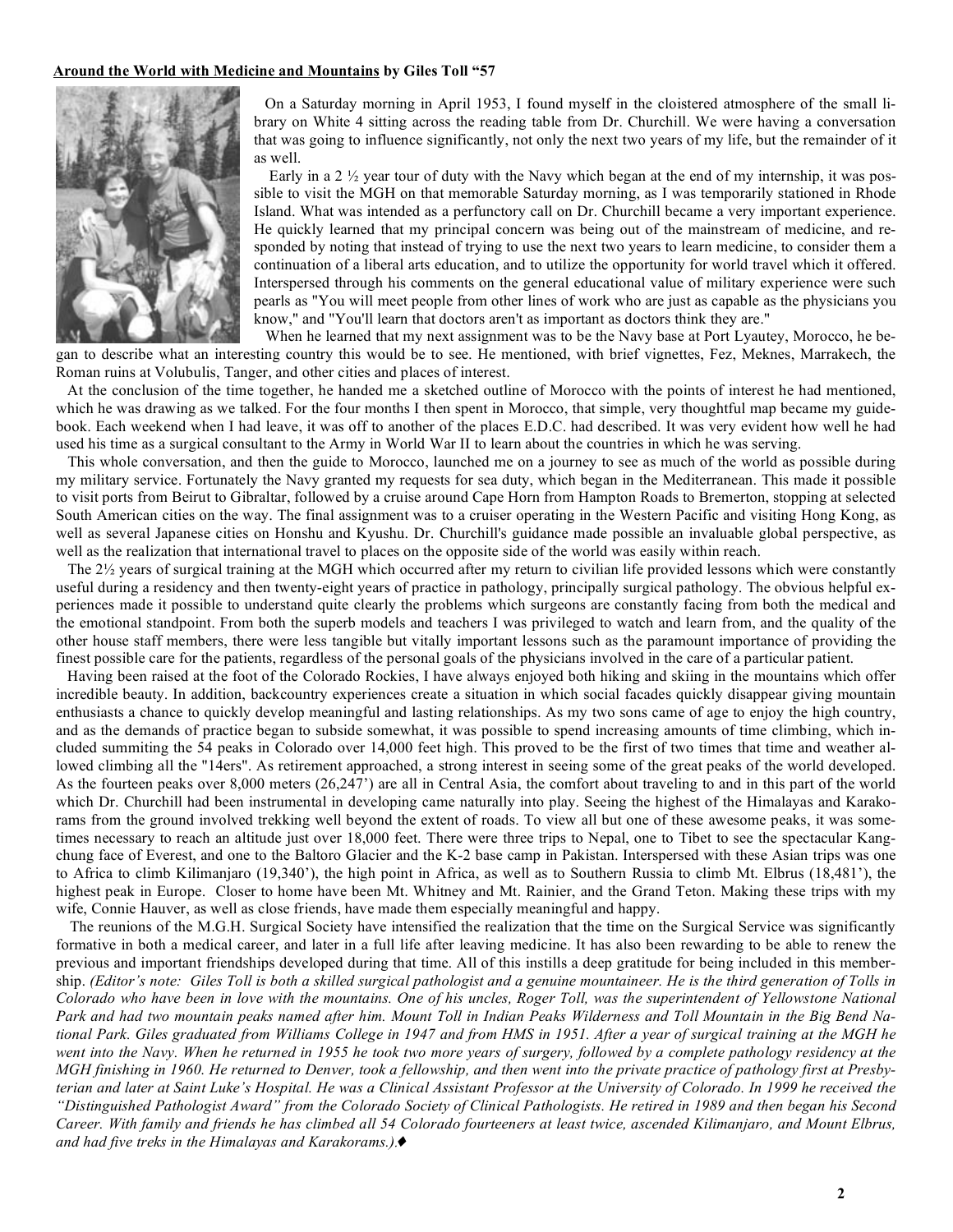#### **Memories of Kansas by Edward Dunn "56**



During the years after WW II, the Surgical Service at the MGH maintained a rotation to the Snyder-Jones Clinic in Winfield, Kansas. The rotation was one of two at that time, the other being to Salem Hospital. Since I was the last resident to rotate to Kansas, I thought it might be worthwhile to describe the Snyder-Jones Clinic Experience.

I'm not quite certain just how the rotation started but it surely had its genesis in the close relationship between Dr. Churchill, Theater Consultant to the U.S. Army and Howard E. Snyder, who served with him in the Mediterranean theater as Consultant to the Fifth Army. The clinic had been established by Dr. Howard I. Snyder and his sons, Howard E. and Cecil who, together with their internist colleague, Dr. Jones, headed the eponymous clinic which served a wide area of south central Kansas and adjacent Oklahoma.

In addition to the clinical services, the clinic, through a foundation, supported a research program focused on multiple sclerosis. The biochemist in charge was interested in performing a large array of biochemical blood tests looking for markers of MS. This constellation of blood testing was referred to as a "cross-section" and was performed on many of the patients we encountered at the hospital, who, of course, served as controls. I am not aware that anything of clinical import resulted from this, however, but it was an interesting sidelight of the Winfield experience.

Winfield, with a population of about eleven or twelve thousand, was located on land that had been bought from the Osage Indians and grew with the railroads. Oil, in the early years of the twentieth century, and later a wartime air force base, contributed to the local economy, but by 1954 it was primarily agricultural and served as a regional mercantile and professional center for the area. It boasted two hospitals at that time, New Memorial and St. Mary's, both used by the clinic.

In addition to the MGH resident, there was also a resident from Jefferson who also rotated for six months but overlapping the MGH resident so that while we were on an April and October rotation, the Jefferson resident was on a January and July one. The Jefferson connection apparently related to the fact that the Drs. Snyder and their father were, I believe, Jefferson alumni.

My immediate predecessors were Hermes Grillo and Jack Tetirick, but I didn't have much of an opportunity to get the "lay of the land" before departing from Boston. Both Hermes and Jack were very fondly remembered at the clinic and clearly made a lasting impression.

I was met at the airport in Wichita by the clinical manager who drove me to Winfield, made the necessary introductions and brought me to the rented cottage I would be calling home for the next six months. The clinic also provided me with a car, a late model Plymouth as I recall. A bachelor with no culinary skills except for scrambled eggs, I ate breakfast daily at the hospital which was especially good when it took place at St. Mary's where the sisters seemed totally committed to fighting hunger! Lunch was also taken at the hospital and I usually had dinner at one of the local restaurants or "take-out". The cottage kitchen saw very little use.

My time was spent almost entirely at either of the two hospitals, in the OR or making rounds, with only a brief time at the clinic itself. Most often, I would commence the day scrubbing with one of the two Snyders or with the third surgeon, Wendell Grosjean.

These were largely private patients but there were a fair number of other patients, trauma victims, the indigent, and patients referred from the nearby state training school which had a population of around seven thousand mentally and emotionally challenged patients. The latter provided me with my largest experience of rectal prolapse and procidentia (repaired generally by resection of redundant colon and a Ripstein suspension).

Although Winfield was "dry" by local option, nearby Arkansas City was not and there was predictable heavy vehicular traffic between the two on weekends with equally predictable resultant trauma.

Howard Snyder had a major interest in trauma with significant wartime experience and had served on the Trauma Committee of the ACS for many years. Cecil was a very busy surgeon and a delightful host, but the real role model (at least for me) was Wendell Grosjean. Technically skilled and able to tackle the vast majority of surgical problems presenting in a semi-rural setting, he was both a fine surgical teacher and an always reliable source of assistance.

Most of the cases from the nearby state training school as well as the other "service" cases were operated on with him. His surgical compass included not only general abdominal and thoracic surgery, but surgical gynecology as well as the occasional hip nailing or burr holes as well as repair of some of the nastiest injuries I've seen resulting from farm machinery.

Recreation primarily took place at the local country club which boasted a very nice swimming pool and a 9-hole golf course whose unwatered fairways under the Kansas summer sun guaranteed significant roll on any stroke. Hunting for prairie chicken (which did not appeal to me) and barbecues (which did) also helped to pass the time. I also used some of my weekends off call to visit nearby Ponca City and Tulsa, Oklahoma, as well as Lawrence, Kansas a university town reminiscent of New England with its rolling green hills but also with a tragic history of pre-civil war violence (the Quantrill raid).

My six months over, I flew back to Boston and the MGH in time for a beautiful New England autumn. Although there were several tornado alarms during my time in Winfield, I never experienced one. However, six months later, in May 1955, a terrible tornado tore through nearby Udall, Kansas, killing 77 people and devastating the small hamlet. I could not help thinking of the devastating impact on the trauma services in Winfield as a result of that and felt some sense of guilt at not being there to help.

Although the Winfield experience was a useful one in many ways, the considerable distance from Boston and the sense of being "out-of-the-loop" with the availability of the excellent clinical opportunities at Lynn led to the termination of the Kansas rotation. I remain grateful that is provided me with the exposure to a different world of surgery than that of the MGH. (Editor's note: 1956 was a big year for Ed Dunn. He completed his surgical residency at the MGH and married Audrey Hatch, an MGH nurse. After three children and four grandchildren, they have celebrated their  $50<sup>th</sup>$  wedding anniversary. After completing his residency, Ed followed Cliff Straehley and Eji Suyama as Chief of Surgery at the VA Hospital in Syracuse, NY. He went into private practice in Syracuse in 1958 and became a Clinical Professor of Surgery at the Upstate Medical Center. In 1974 he moved to Waterbury, Connecticut as the Directory of Yale's General Surgical Residency program. He was a Clinical Professor of Surgery at Yale until he retired in 1993. Clem Hiebert introduced Ed and Audrey to the four seasonal joys of Stowe. They built their second home there and have now retired full time.)  $\bullet$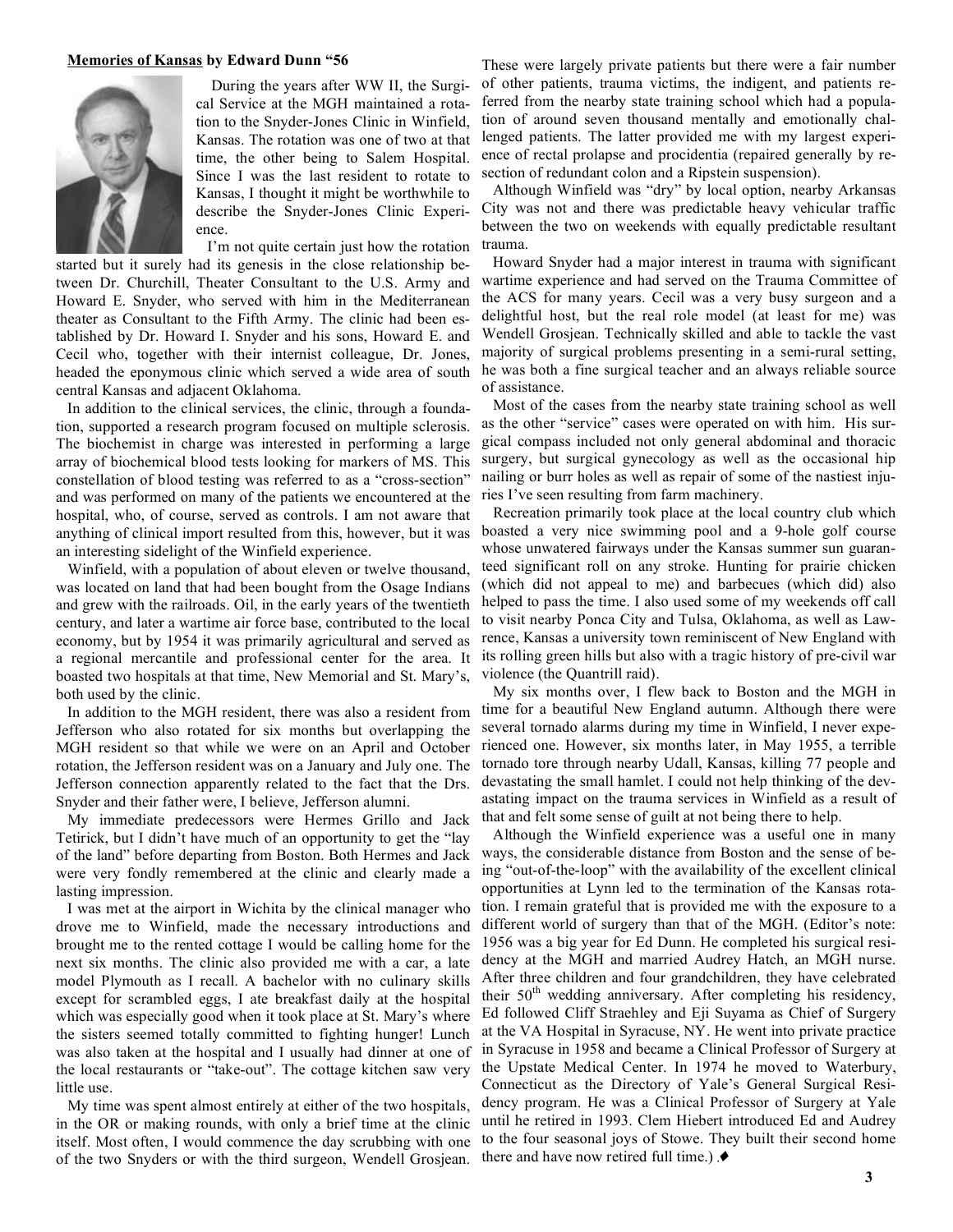#### **An Encounter with "Big Mac" by Judd Randolph '58**

Long before the days of fast food franchises, the sobriquet "Big Mac" was reserved with admiration and affection amongst the MGH surgical house staff for Dr. Leland S. McKittrick, a surgeon of well-earned national reputation for his pithy observations on matters of abdominal surgery. His place on the front row of Surgical Attendings on Thursday mornings Grand Rounds was assured. He was Big Mac to us, since his younger brother, John, served as a junior attending for a few years before moving to California, and was, inevitably, Little Mac.

During a coveted two-month rotation with Dr. McKittrick and as such, covering other surgeons' patients during my nights on call, I received a frantic message in the middle of the night from an obviously harried nurse. The nurse was calling about an 85-year old gentleman in the Baker who had undergone a Miles abdomino-perineal resection that morning. The surgeon for this gentleman, who was never accorded the front row at Rounds, and for good reason (and shall remain nameless in this essay), had a unique way of completing the perineal resection. When the excision was finished, he merely took a rubber dam and stuffed it up into the pelvis and filled the open canal with a number of abdominal pads, which were then taped in place. His thinking, apparently, was that ultimately granulation tissue and Mother Nature would close this gaping wound. In fact, his patients were sent home in this state, and he managed the final wound healing from his office. On the unforgettable night, when I got to the patient's room the nearly hysterical nurse pulled the sheet down from the patient, and there between his legs lay coughed out the wad of dressings and eviscerated through the pelvic wound. The old gent appeared to be breathing his last. Needless to say, I was thunderstruck. I looked at the seemingly endless coils of intestine and at the gray unconscious patient, and decided that a trip to the OR or even the treatment room was out of the question. The bloody, soiled bandages and bowel seemed to call for some form of cleansing, so I chose Zephiran (we used to dip our hands and forearms in the stuff after a 10-minute scrub before donning gown and gloves). I thought it was relatively nontoxic and perhaps had a bit of magical cleansing power. There with sterile gloves, while the nurse held the patient's knees apart, I laboriously returned the bowel, loop by stubborn loop, up through the perineal wound into its home in the peritoneal cavity. After a rather tedious hour, I manmost of his small bowel. He had apparently

aged to plug the canal with a fresh sterile loops. We searched for the point of obrubber dam and many abdominal pads. With gauze and a couple of rolls of 2-inch tape, I fashioned a set of diapers. Fortunately, for the patient (and for me) he never turned a hair, and went home to the care and usual routine of the unnamed surgeon.

In contrast to the scrupulous and exacting surgical service meetings each week for the East and West Surgical Services with the senior visit and two junior visiting surgeons in attendance, the monthly service meeting involving the private surgical services encompassing the activities of the Baker and the two Phillips House operating rooms was somewhat lax. However, you would not believe the clamor of discussion weeks later in the monthly complication meeting held for the Baker and Phillips House. Outlandish suggestions of what should have been done ranged from excising contaminated bowel to a variety of operative approaches under anesthesia by the reopened incision. A number of scowls and glances in my direction indicated that some of the junior Visits clearly thought that I had not measured up. It was a serious blow to my pride.

The next day while assisting Dr. McKittrick and hoping for a little salve for my bruised ego, I described the situation to him as we worked, and asked him what he would have done. He continued operating silently for more than an hour, and I thought (a) he was ignoring me or (b) was upset that I had the temerity to interrupt his thoughts during a case. Finally, as we were cruising through the closure, he paused, looked up at me and said tersely, "I think I would have fixed it so it never would have *Alabama in the Pacific Theater, returning* happened in the first place!" We finished the case and that's all he had had to say on *School of Medicine in 1953. From 1954 to* the subject.

That very afternoon at about 5:00 p.m., I received a call from Dr. McKittrick's office stating that a patient of his was coming to the Emergency Room. She was a 30 year old woman who had previously undergone total colectomy for ulcerative colitis, and I was to be on deck to meet her in the Emergency room and then report to Dr. McKittrick. On examination, it was clear that this lady had intestinal obstruction and would need to go to the operating room. So I set things up and then called Dr. McKittrick's office. I told him that his patient would be rehydrated in an hour or so, and that if it was convenient to him, we could operate any time after about 7:00 p.m. He *ors given to him throughout the world re*agreed, showed up, and we sallied forth *flect the importance of these contribu*into the abdomen of this young woman. *tions.)* She did, in fact, have all the hallmarks of intestinal obstruction with typical distended

struction and, Lo and Behold, a small knuckle of bowel was trapped in a DEFECT in the pelvic floor of about an inch and half in length. Dr. McKittrick was then forced to address the defect in the pelvis, which he did with strong nonabsorbable sutures. I tied each suture down very, very carefully. I never looked up to catch his eye. I think I held my breath throughout most of this part of the repair, hoping he would have forgotten our exchange from the morning. We then carefully replaced the bowel, closed the abdomen, and he left me to close the skin, saying, "I must now go out and speak to the family." When he left the operating room I breathed a huge sigh of relief that we were not going to revisit the conversation of the morning. After I had completed the closure, put on the dressing, and was sitting writing the orders, the door to the operating room opened about six inches, and Dr. McKittrick's head appeared in the opening. He looked over to me and said, "Well, the chickens came home to roost a little early today, didn't they?" And the operating room door swung shut.

That was Big Mac in all his fine, honest, strong self. He was a great man and a great surgeon, worthy of his place on the front row at Surgical Rounds, and in the hearts of the surgical house staff. Additionally, even at 65, he could beat most us on the squash court. *(Editor's note: Judson Graves Randolph, M.D. was born in Macon, Georgia, and had his undergraduate work at Vanderbilt University. In the period, 1945-46, he served on the USS to graduate from Vanderbilt University 1958, he was a surgical resident at the MGH. He then migrated to the Children's Hospital in Boston where he was the Chief Resident Surgeon, 1960-61. On completion of his surgical training, he was appointed to the staff of the Children's Hospital and in 1963 he was appointed Professor of Surgery, George Washington University, Children's National Medical Center. At present he is Professor of Surgery Emeritus, George Washington University and Professor of Surgery Meharry Medical College. Judd Randolph has been a prime mover in the development of training programs in pediatric surgery. The many hon-Washington, D.C., and Surgeon-in-Chief,*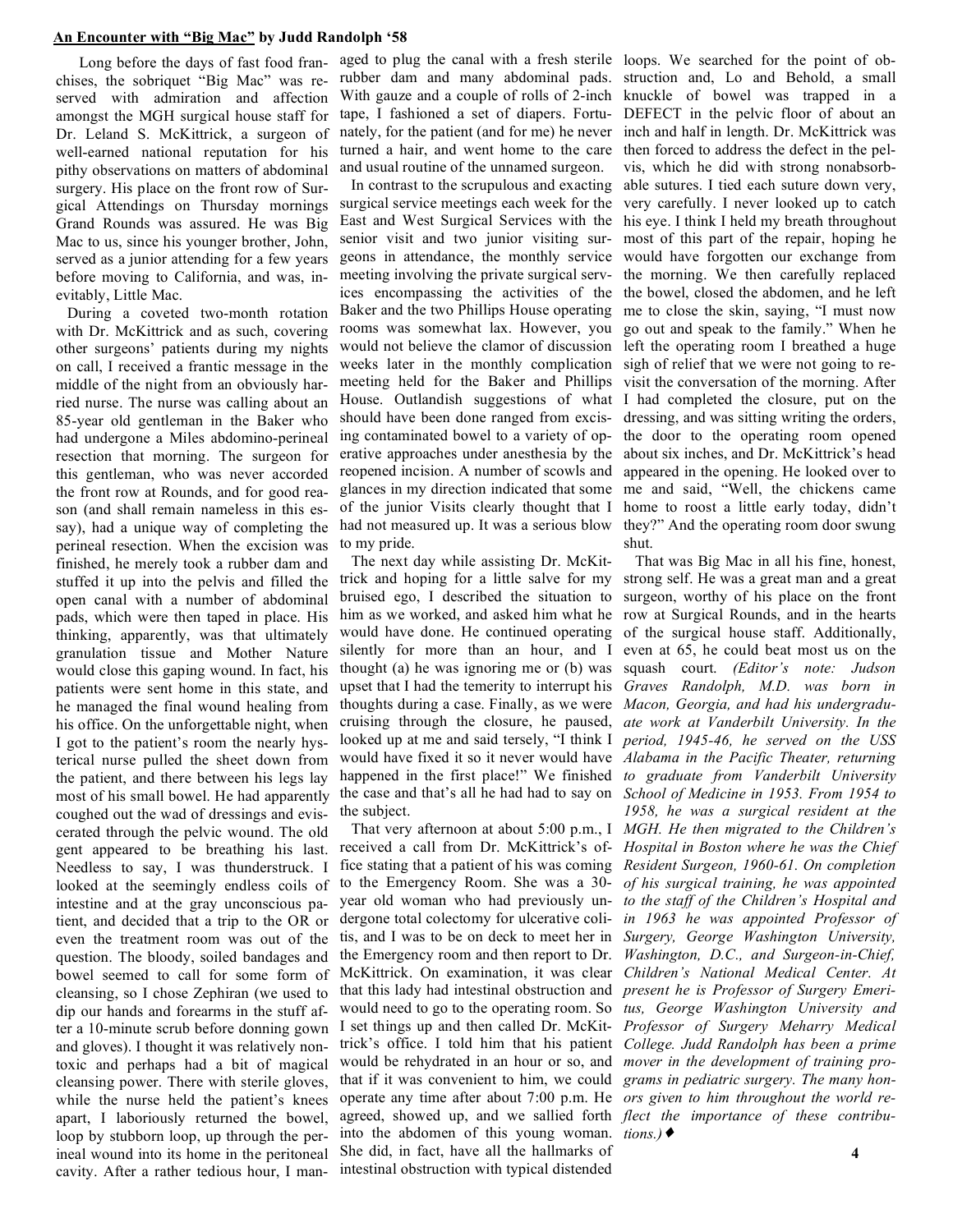#### *(Warshaw continued from page 1) New Faculty*

Five surgeons are joining the Department to expand our clinical services and our research portfolios.



*Liliana Bordeianou*, a 2005 graduate of our surgical residency returns home from the University of Minnesota where she took advanced training in colorectal surgery and mini-fellowship in pelvic floor physiology and assessment. Liliana brings that added qualification back to help expand our colorectal capabilities as a part of the new colorectal program.



*Mark Conrad* trained in surgery at the Henry Ford Hospital in Detroit and in vascular surgery at the MGH. He has research training in trauma/ critical care and in vascular surgery. Mark has already established a substantial publication record and will apply his talents to clinical research with special interest in endovascular and complex aortic procedures under Richard Cambria.



*Shawn Fagan* joined us as an assistant professor from the University of Texas Medical Branch and Shriner Burn Hospital in Galveston. After surgical residency at Baylor College of Medicine in Houston, Dr Fagan was attending surgeon and surgical intensivist for four years at the Houston VA Medical Center. He comes to our division of burns after completing a formal surgical critical

care fellowship at UTMB. Mark will be attending both the adult and pediatric burn units while committing substantial efforts to basic research in the inflammatory response under Ron Tompkins.



*Christina Ferrone* rejoins us from Memorial Sloan-Kettering Cancer Center, where she completed a surgical oncology fellowship (having previously spent two years there as a surgical research fellow). Christina will continue her excellent and productive record in clinical research with a focus on liver and pancreatic cancers. She

will join The General/ Gastrointestinal Surgery division with a clinical effort in liver and pancreas cancers and a laboratory focus on developing novel vaccine-based therapy in collaboration with investigators at the Dana-Farber Cancer Institute.



.

*Bruce Rosengard* joins the Cardiac Surgery Division and the Transplantation Biology Research Center as surgical director of cardiac transplantation at MGH and director of the large animal research arm of the cardiac portion of the TBRC. Dr. Rosengard has previously held appointments as associate professor of surgeons (with tenure) at the University of Pennsylvania School of Medi-

cine and more recently as British Heart Foundation Professor and Chair of Cardiothoracic Surgery at the University of Cambridge, UK, in addition to cardiac transplantation Bruce will direct his clinical practice at valve reconstruction.

# **New Surgical Specialty Programs**

In a prior newsletter, I outlined my thoughts about the evolution of surgery into more focused clinical programs and the rational driving and justifying a creative departmental response (spring 2006). The switch has now been thrown on the first five of these programs: colorectal, pancreatic, liver, foregut (esophagus/ stomach), and endocrine surgery. The programs will comprise matrix efforts, which cross traditional divisional lines. That is, Surgeons from Surgical Oncology, General and Gastrointestinal Surgery, Thoracic Surgery and Transplant Surgery may join forces in various combinations as appropriate to the effort.

The program leaders have been designated: David Berger - Colorectal; Carlos Fernandez-del Castillo - pancreas; Kenneth Tanabe - Liver; David Rattner - foregut; Richard Hodin - endocrine.

They have been charged to develop a plan to:

- 1) Measure outcomes and use them to improve the quality and processes of care.
- 2) Through clinical trail and translational research, importation of new technology, and development of new clinical areas.
- 3) Focus the efforts of faculty to promote expertise.
- 4) Forth the career of junior faculty.
- 5) Grow clinical volume and market share.
- 6) Increase national presentations and publications.

# **New "Digs"**

Ten years ago when I started my goals in this department in hopes of being given the opportunity to work toward achieving them, one of the highest on the list was colocalization of the dispended practices in order to build collaborations, synergies and efficiencies, as you realize, space is a highly limiting commodity in our constructed environment. However, with the Yawkey Building coming on line, the Surgical Oncology Division moved from the Cox Building to Yawkey, with adjacency to Medical Oncology. This change has allowed us to coalesce Cardiac Surgery on Cox 6. Complete reconstruction of Wang 4 and part of Wang 3 is in progress and will be completed in phases over the next year. This fall all of the General and Gastrointestinal surgeons, along with surgical clinics, will move into new space of their design, allowing for expanded shared procedural and conference facilities, practice assistants and a reception area. Plastic Surgery and Vascular Surgery will follow in the second and third phases. (The Thoracic, Pediatric, and trauma divisions are together now.



*Bradford Cannon Hermes Grillo Eldred Mundth John Remensnyder William Waddell Roger Wilcox*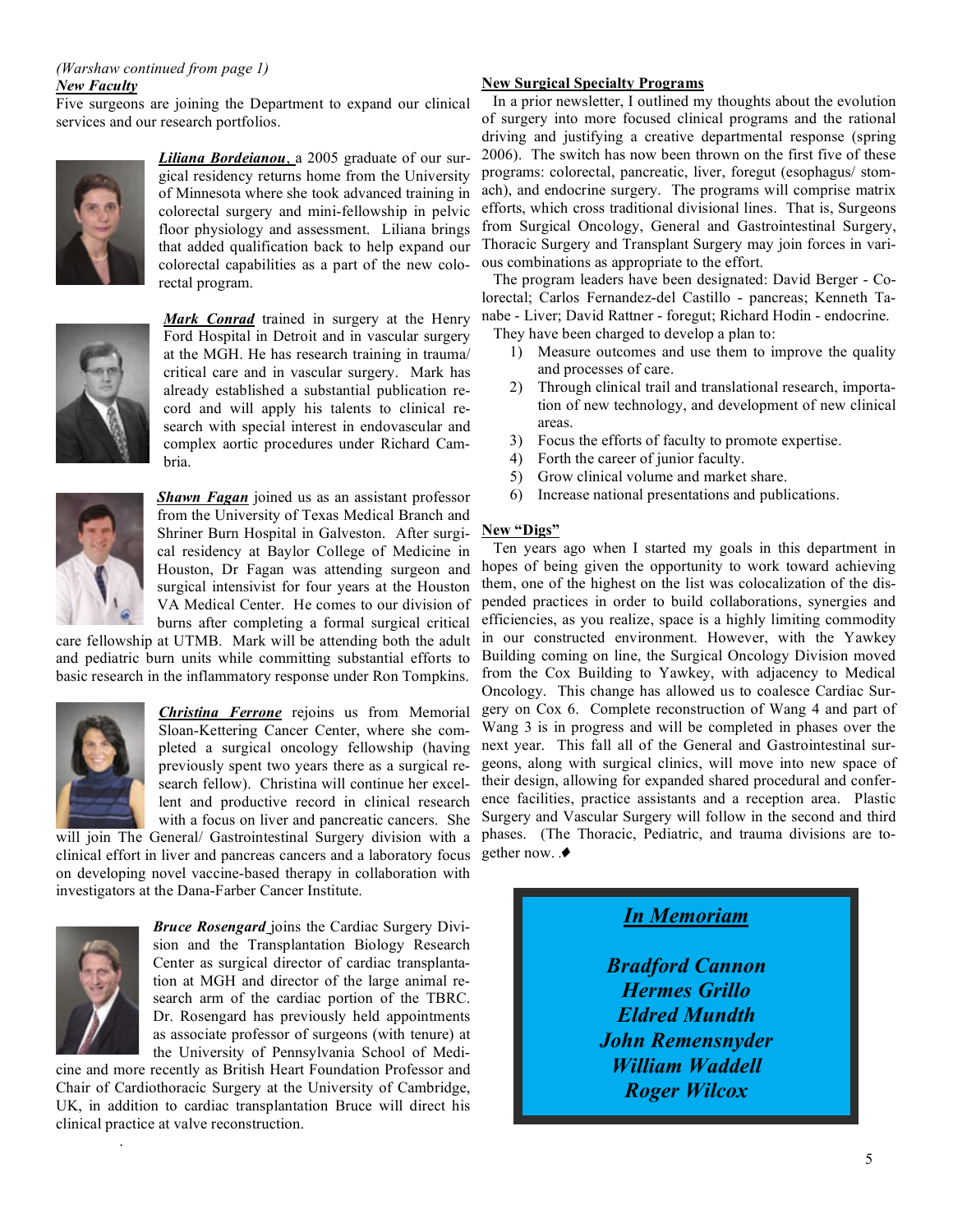### **EVENTS OF NOTE**

- Your Health Care Questions Answered, by *Arthur Baue* has been published by Xlibris (2005). The book synthesizes 40 years of practical medical wisdom. Dr. Baue answers questions patients frequently ask, defines medical terms patients find mysterious, and provides tips for choosing doctors and hospitals.
- *Alfred Cohen* retired from his position of Director of the Markey Cancer Center in Lexington on his 65th birthday. He and his wife Conner moved to a horse ranch south of Tucson. Future plans to focus on all things Western, except Bullriding (he feels he has dealt with enough BS in his career).
- On June 9, *Judah Folkman* received the 12th Jacobson Innovation Award of the American College of Surgeons at a dinner ceremony in Chicago. This award honors living surgeons who develop a new technique in any field of surgery and was made possible by a donation from Julius Jacobson. Dr. Folkman is the 12<sup>th</sup> honoree. The first was Professor Francois Dubois for his work in laparoscopic cholecystectomy in 1994. Two other recipients are MGHers – Joel Cooper in 1996 for lung transplantation and Jack Burke in 1999 for burn care and Integra.
- The Warren Alpert Foundation awarded its 18<sup>th</sup> annual foundation prize, worth \$150,000 to **Judah Folkman** for discovering that tumors require angiogenesis and for championing the concept of anti-angiogenic therapies for cancer and other diseases.
- *Matthew Hutter*, an HMS Instructor in Surgery at the MGH has been involved with the American College of Surgeons accreditation program for morbidly obese patients with a body mass greater than 35. The Centers for Medicare and Medicaid Service now provide a national uniform insurance coverage for patients undergoing bariatric surgery.
- *Charles McCabe* is the recipient of the 2006 Harvard Medical School Special Faculty Prize for Sustained Excellence in Teaching.
- In April 2006, *Ashok Muniappan*, fourth year resident in General Surgery, was awarded the 2005 Stanford Calderwood Prize in Cardiac Surgery and Cardiology (\$6000) for his manuscript "heart and En-Bloc Thymus Transplantation in Cynomolgus Monkeys" prepared while he was a Research Fellow in the Transplantation Biology Research Center at the MGH.
- *Scott Regenbogen* fourth year resident in General Surgery, was awarded a slot on an NRSA (T32) Institutional Research Training Grant from the Agency for Healthcare Research and Qaulity (AHRQ).
- *David Sachs* has been awarded a MERIT award by The National Institutes of Health. The NIH recognizes researchers who have demonstrated superior competence and outstanding productivity in research endeavors by the highly selective award, the MERIT (Method to Extend Research in Time) Award provides long-term support to investigators with impressive records of scientific achievement in research areas of special importance or promise. Less than 5 percent of NIH-funded investigators are selected to receive MERIT Awards.
- *Clifford Straehley* received his Bachelor of Arts degree from Saint Mary's College of California in June of this year, 64 years after leaving his undergraduate studies at the University of Michigan Ann Arbor for Harvard Medical School at the request of the US Army in order to fill the need for surgeons during World War II.
- *Parsia Vagefi*, fourth year resident in General Surgery, was awarded 1<sup>st</sup> Place Resident Prize at the New England Surgical Society 87<sup>th</sup> Annual Meeting for his paper "Evolving Patterns in the Detection of Pancreatic Neuroendocrine Neoplasms (PNENs): The Massachusetts General Hospital Experience from 1977 to 2005".
- The 2006 Department of Surgery Junior Faculty Awards have been granted to *David Kling* for his proposal "Development of an Ex Vivo Screen to Identify Retinoic Acid Signaling Deficiencies in Patients with Congenital Diaphragmatic Hernia" and *Michael Lanuti* for "Evaluation of Relaxin in a Murine Model of Lung Cancer. Selection of these awards (\$25,000 direct costs) is based on the highest scores received from internal and external reviewers.

# **LETTERS TO THE EDITORS**

Greetings to all MGH surgeons and Bruins fans.

Can you believe Lord Stanley's Cup is in Raleigh NC, otherwise known formerly as the MGH South Annex. Home to Ike Manly , Preston Gada, Dick Myers , and Woody Cannon.

Rex Hospital is a major sponsor to the Hurricanes and if you watched the telecast you saw the Rex signs. All of us have been President of the Medical Staff and Chief of Surgery over the years, and I am currently Chair of the Hospital Board of Trustees. Yes, I was there for game 7. It was more exciting than 1972 when Earl Wilkins and Ashby Moncure took me to see the Bruins beat the St Louis Blues and I was Chief of the East.

How times change. My best to all in Beantown and hope to see all of you at the next reunion.

Dick Myers '65

To the Editors,

How sad it was for me to hear, and that almost simultaneously, of the deaths of Hermes Grillo and Scot Remensnyder, both of whom had a key role in my own education and practice at the MGH. Hermes was the program director when I started and Scot actually succeeded him in that position – logical choices for both were notably devoted to the education of the residents. For Hermes, who can forget his unremitting stream of new ideas, his technical excellence, and his dogged persistence until things came right. And Scot, with similarly gifted technical skills, brought breadth and originality to reconstructive and burn surgery, especially in children, and made his department at the MGH one to be envied and emulated. Both were shaped during the Churchill resident years and both had an international impact. When will we again see the likes of either? Les Ottinger '60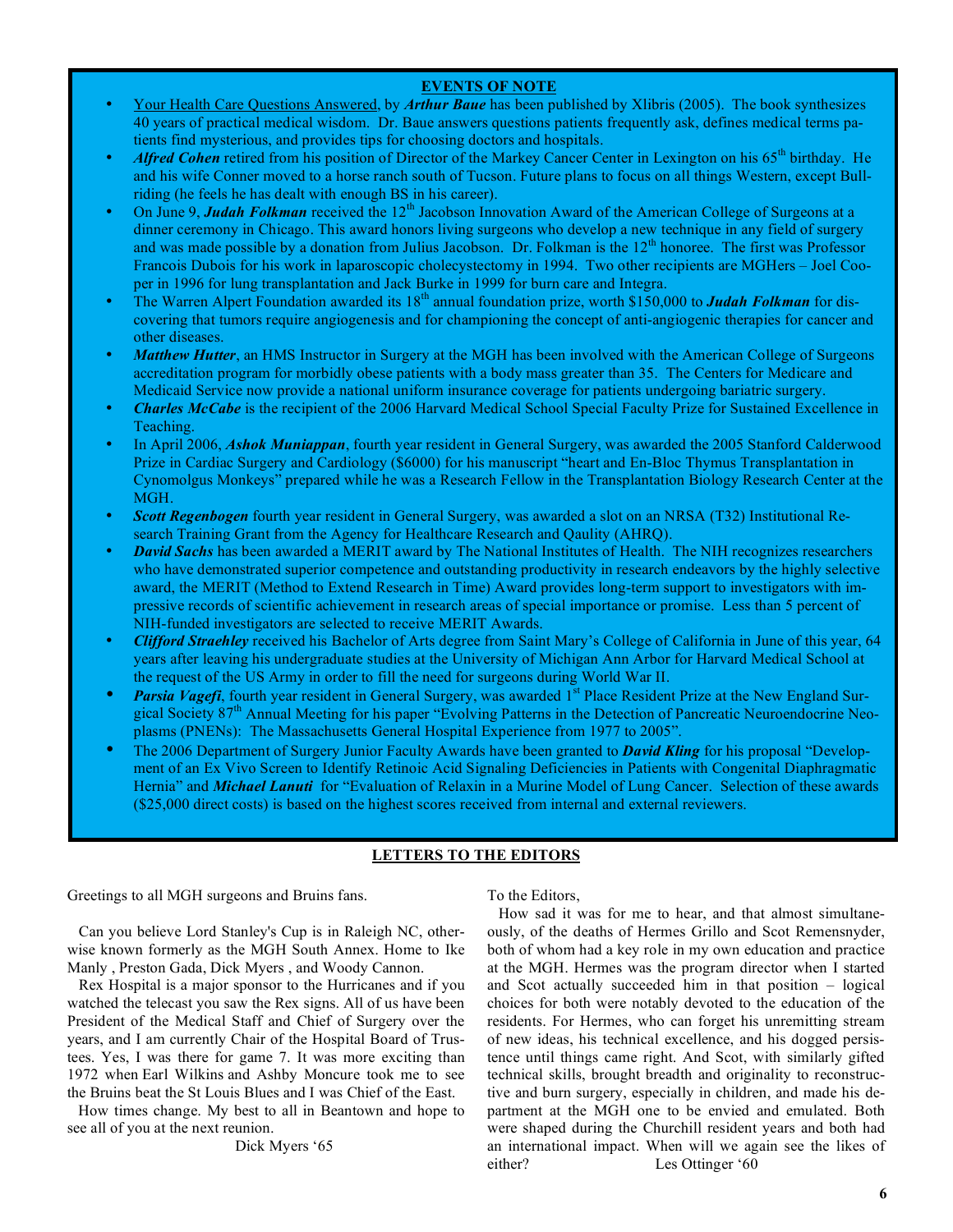

← Jennifer Wargo and Steven Rosenberg on the occasion of Dr. Rosenberg's visit to the MGH as a guest lecturer. Dr. Wargo will<br>rejoin the MGH in the Division of Surgical Oncology in July of '09 upon completion of a two-year fellowship at the NIH.

> Jenny  $\boldsymbol{\&}$ **Matteo**





Apple  $\boldsymbol{\&}$ **Henry** 

The Intern Class of 2006 on "The Rock" on the occasion of their welcoming clambake at the Warshaw's Martha's Vineyard home in June.